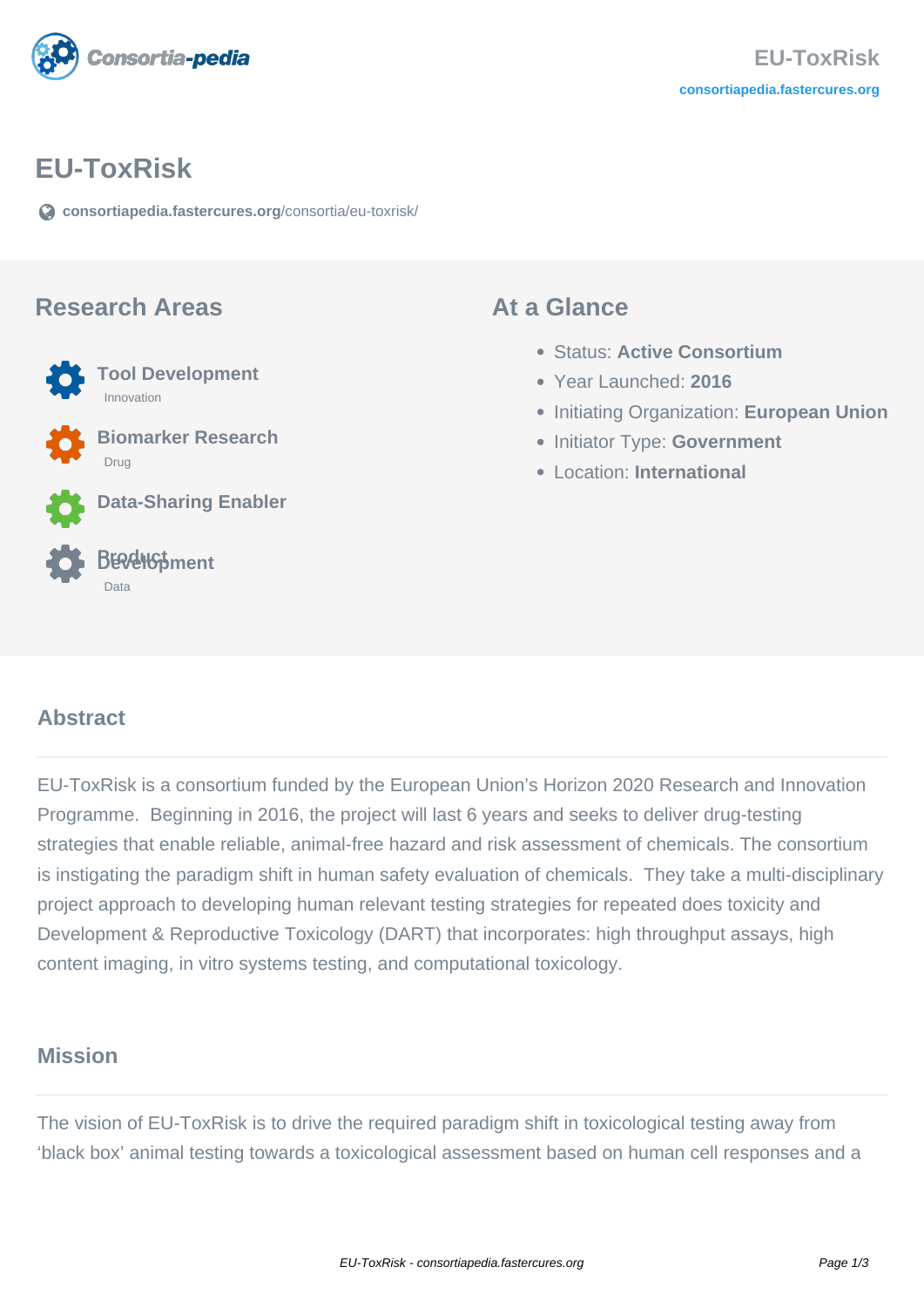

comprehensive mechanistic understanding of cause-consequence relationships of chemical adverse effects. EU-ToxRisk will integrate advancements in cell biology, omics technologies, systems biology, and computational modeling to define the complex chains of events that link chemical exposure to toxic outcome. The consortium will provide proof of concept for such a mechanism-based chemical safety testing strategy. The focus of this project is on two areas: repeated dose systemic toxicity, using the lung, kidney, liver, and nervous system as examples of potential target organs; and developmental and reproductive toxicity. It will also provide guidance for its universal application, allowing the entire field to push forward in an integrated manner.

## **Consortium History**

- Feb. 2017 [EU-ToxRisk Represented at the SOT 2017](http://www.eu-toxrisk.eu/page/post/eu-toxrisk-represented-at-the-sot-201713.php)
- Feb. 2017 – [EU-ToxRisk First Winter School and Third General Assembly](http://www.eu-toxrisk.eu/page/post/eu-toxrisk-first-winter-school-and-third-general-assembly12.php)
- Mar. 2017 – [First Issue of the EU-ToxRisk Newsletters Now Available](http://www.eu-toxrisk.eu/page/post/first-issue-of-the-eu-toxrisk-newsletters-now-available14.php)

## **Structure & Governance**

Governed by the European Union's Horizon 2020 Programme

#### **Financing**

This project has received funding from the European Union's Horizon 2020 research and innovation programme under grant agreement No 681002.

#### **Impact/Accomplishment**